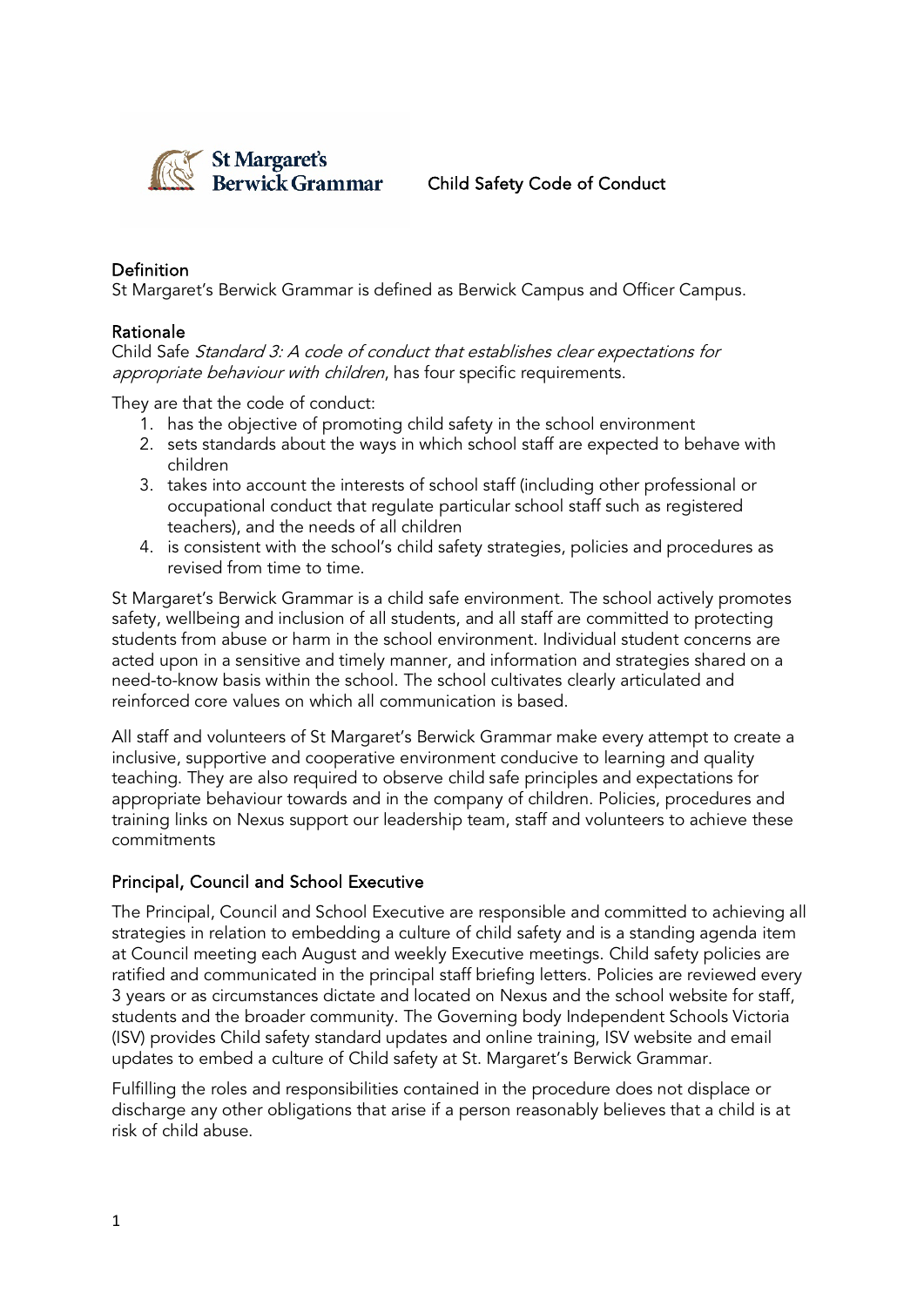New employees, volunteers and contractors undergo a staff induction which emphasises duty of care, our commitment to child safety and that everyone has a role to play in protecting children from abuse, as well as checking that their behaviour towards children is safe and appropriate. Any inappropriate behaviour will be reported through appropriate channels, including the Department of Families, Fairness and Housing (DFFH) and Victoria Police as soon as it is practicable to do so, unless the person has a reasonable excuse for not doing so, depending on the severity and urgency of the matter. Please refer to the school's Child Protection, Mandatory Reporting and Reportable Conduct Policy. All staff are required to complete the online training module on *Protecting Children – Mandatory* Reporting and Other Obligations.

Some key principles that should guide an adults behaviour when undertaking childconnected work include:

- the adult/child relationship should be professional at all times
- an adult's response to a child's behaviour or circumstance should be commensurate with the child's age and vulnerability and the adult's responsibility for the care, safety and welfare of the child
- an adult should not be alone with a child unless there is a line of sight to other adults
- an adult should not initiate or seek physical contact or contact with children outside school.

### Acceptable behaviours

All staff and volunteers are responsible for supporting and promoting the safety, participation, wellbeing and empowerment of our children by:

- adhering to the school's *Child Safe* Policy and upholding the school's commitment to child safety at all times
- taking all reasonable steps to protect children from abuse
- treating everyone in the community fairly and with respect
- listening and responding to the views and concerns of students, particularly if they are telling you that they or another child has been abused or that they are worried about their safety or the safety of another child
- promoting the cultural safety, inclusion, participation, empowerment and the needs of Aboriginal and Torres Strait Islander children e.g. be never questioning an Aboriginal or Torres Strait Islander child's self-identification
- promoting the cultural safety, inclusion, participation, empowerment and the needs of children with culturally and/or linguistically diverse backgrounds e.g. by having zero tolerance of discrimination
- promoting the cultural safety, inclusion, participation, empowerment and the needs of LGBTIQ+ children e.g. by having zero tolerance of discrimination
- promoting the safety, inclusion, participation, empowerment and the needs of children with a disability (and their families) taking into account the impact of physical and intellectual disability, trauma and disadvantage on the learning process
- different and sometimes greater measures may need to be taken for younger students or students with disabilities
- ensuring as far as practicable that adults are not left alone with a child
- reporting any allegations of child abuse to the school's leadership team or child safety officer
- reporting any child safety concerns to the school's leadership team or child safety officer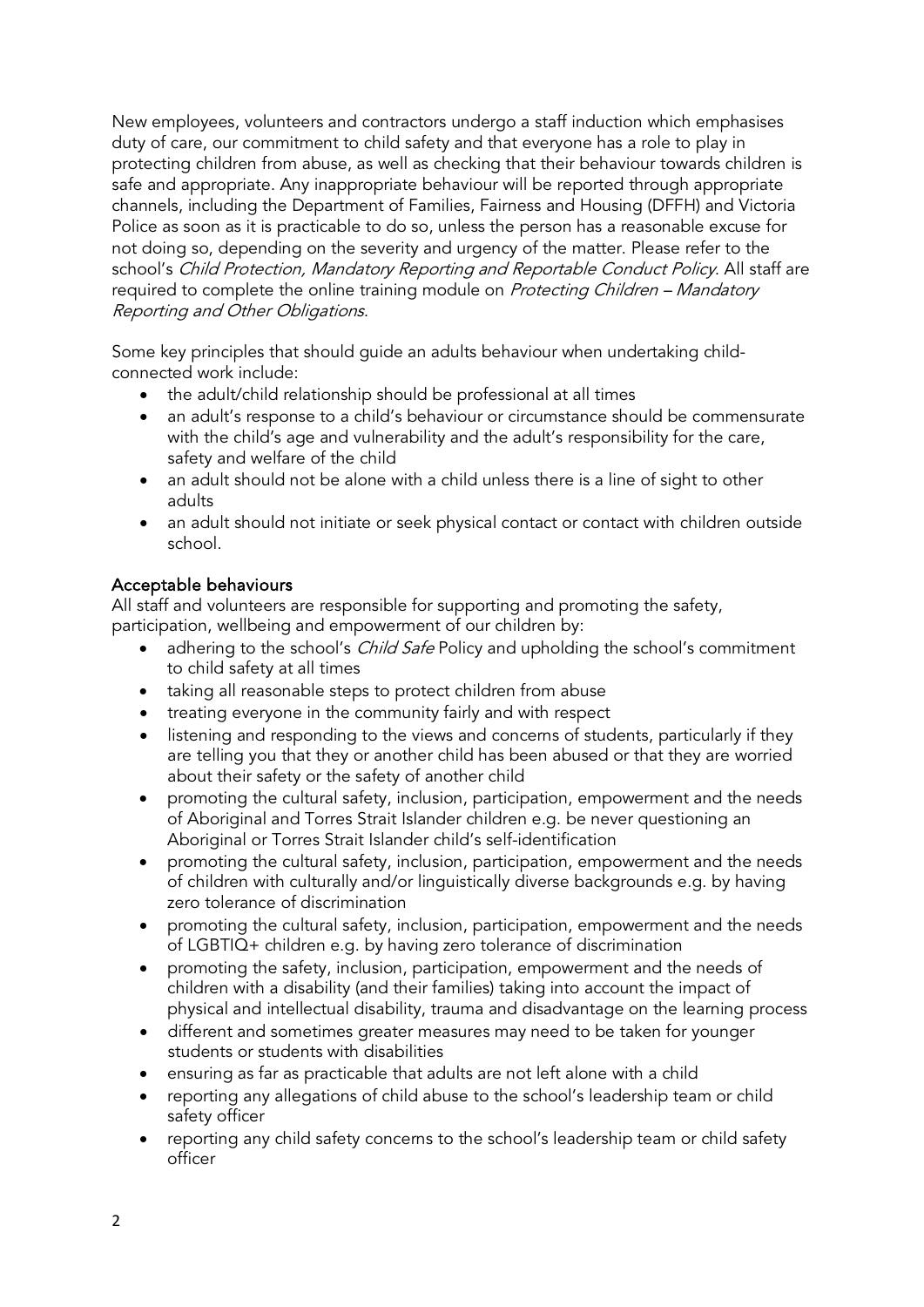- understanding and complying with all reporting obligations as they relate to mandatory reporting and reporting under the Crimes Act 1958
- if an allegation of child abuse is made or is suspected, ensuring as quickly as possible that the student is safe and protected until the allegation is resolved.
- reporting to the Victorian Institute of Teaching (VIT) any charges, committals for trial or convictions in relation to a sexual offense by a registered teacher, or certain allegations or concerns about a registered teacher.

#### Unacceptable behaviours

All staff and volunteers of the school community involved in child-related work must not:

- ignore or disregard any concerns, suspicions or disclosures of child abuse
- develop a 'special' relationship with any student that could be seen as favouritism e.g. the offering of gifts or special treatment for specific children or any 'grooming' behaviour
- exhibit behaviours or engage in activities with children which may be construed as unnecessarily physical or inappropriate e.g. inappropriate sitting on laps
- put children at risk of abuse e.g. by locking doors, being alone with a child, unless the child and staff member are visible by others, the door is open or ajar so that the child and staff member can be seen or heard
- initiate unnecessary physical contact with children or do things of a personal nature that a child can do for themselves, such as toileting or changing clothes
- engage in open discussions of a mature or adult nature in the presence of children
- use inappropriate language, express personal views on culture, race or sexuality in the presence of children
- discriminate against any child because of their disability, age, gender, race, culture, vulnerability, sexuality or ethnicity
- have any online contact with a child or their family through personal or private contact channels or use any personal contact details such as phone numbers, social networking sites or email addresses, (including, but not limited to, social media, instant messaging, texting etc.), except where that communication is reasonable in all the circumstances, related to school work or co-curricular activities (excursion, International Tours etc.) or where there is a safety concern or other urgent matter
- photograph or video a child without the consent of the parent or guardians
- work with children whilst under the influence of alcohol or illegal drugs
- in the school environment or at other school events where students are present, consume alcohol contrary to school *Drug and Alcohol* policy or take illicit drugs under any circumstances
- ignore or disregard any suspected or disclosed child abuse.

By observing the standards, you acknowledge your responsibility to adhere to the child safe principles and expectations for appropriate behaviour towards and in the company of children and immediately report any breach of this code.

I agree to adhere to this Child Safety Code of Conduct Policy.

| Name:      |  |  |  |
|------------|--|--|--|
|            |  |  |  |
| Signature: |  |  |  |

Date: